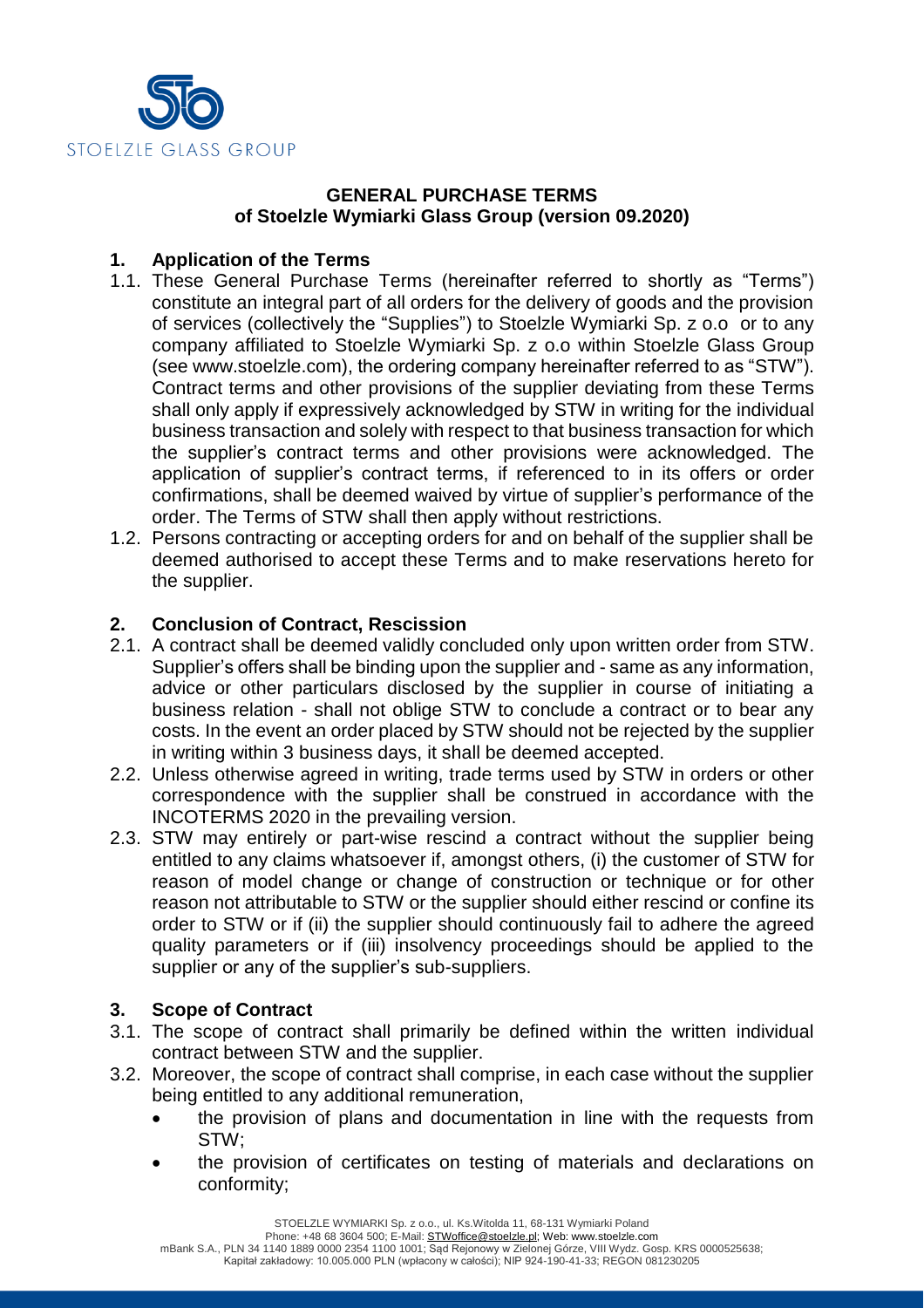

- the provision of material patterns and samples of Supplies;
- the delivery to the premises of STW or to a destination else nominated by STW, including unloading; and
- the packaging of the Supplies in a manner appropriate for transport.

### **4. Quality and Environment**

- 4.1. The supplier shall provide the Supplies in such manner that they fully comply with the commonly expected, expressively agreed or such purpose as corresponds to the nature of the business transaction. The supplier shall on its own gain information on all circumstances relevant thereto. The supplier shall always observe all laws, ordinances (as in particular regulations as to work safety, machinery safety and electrical engineering), directives, standards (as in particular harmonised European and polish Standards, DIN Standards and VDE Standards), rules, industrial standards and orders from authorities, applicable at the Supplies' destination with respect to the Supplies' construction, quality and safety, as well as CE marking. The technical delivery specifications applicable at STW for the delivery of machinery and systems shall be provided upon supplier's demand and may be downloaded under www.stoelzle.com. STW may demand as part of the documentation test reports by an independent agency as to the provision of the Supplies in conformity with all relevant rules and regulations; the agency shall be selected by STW.
- 4.2. The supplier shall safeguard the quality and adequacy of the Supplies in such manner that appropriate inspection and controls may be conducted prior to and in course of the production. Such checks must be documented. STW may, without being obliged to, conduct such inspections and controls at the supplier's premises. The supplier, if so requested by STW, shall enter with STW into a quality management agreement. In the event that prototype- or outturn-samples where agreed or are necessary, the supplier may commence series production only upon expressive written approval from STW.
- 4.3. The supplier shall, within its business processes, consider all environmental and energy aspects. The supplier is aware that these aspects were taken into consideration by STW upon evaluation of supplier's offer and placement of the order.

### **5. Order Handling**

- 5.1. All correspondence referring to the order must state the order number from STW, else notifications shall in doubt not be deemed received by STW and invoices may not be paid.
- 5.2. In the event Supplies should comprise works performed by the supplier for STW or third parties at the premises of STW, the supplier shall procure that its personnel and other appointees will adhere to the legal and internal regulations on the prevention of accidents and fires, to the recognised rules on safety techniques and labour medicine and to the general and particular internal requirements at STW. The respective written instructions shall be provided upon supplier's demand and may be downloaded under www.stoelzle.com. The supplier shall fully indemnify, and hold harmless, STW from any and all damages to persons and property that the supplier, its personnel and other appointees may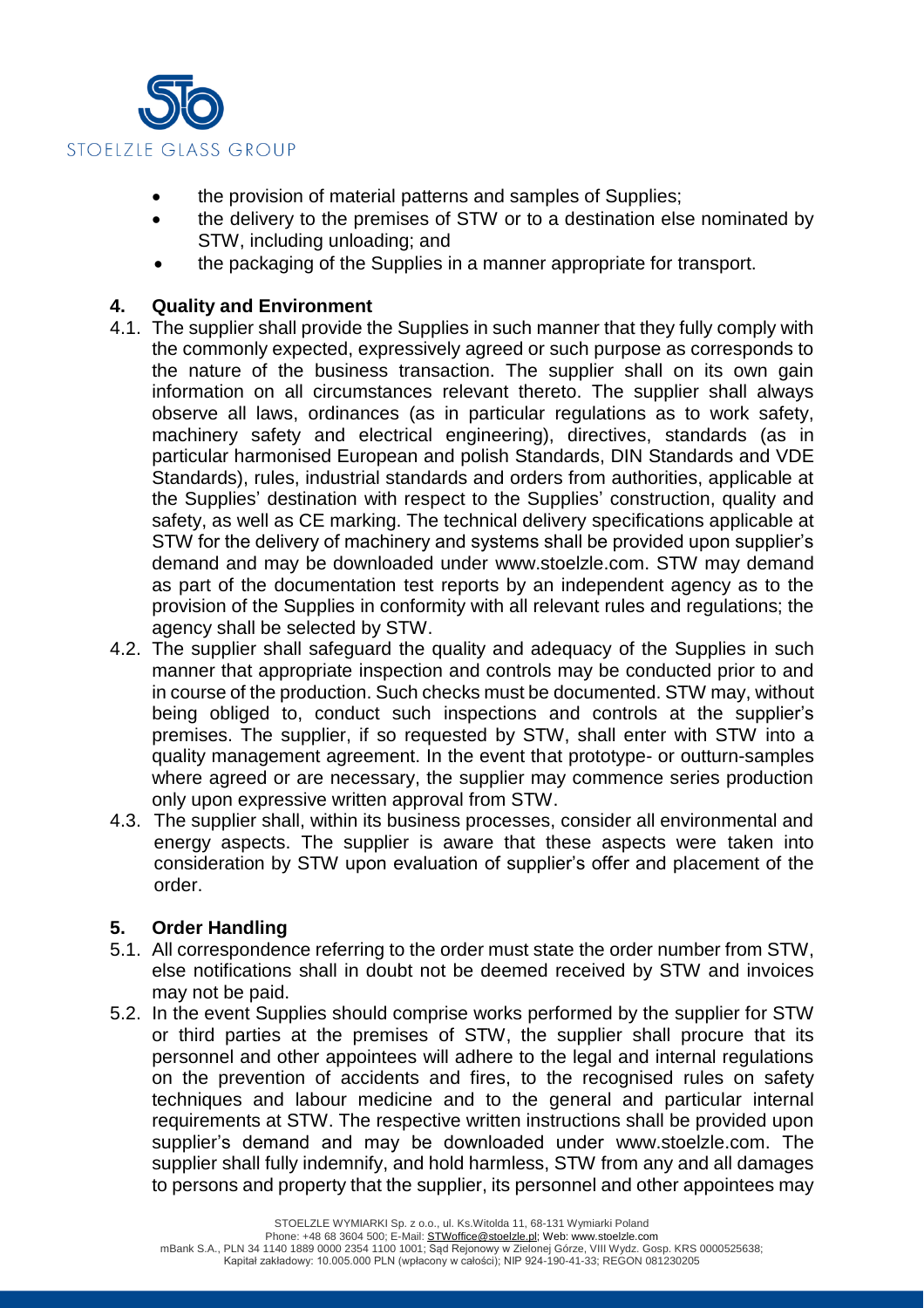

suffer from performance of their duties at the premises of STW, except for damages caused by wilful conduct or gross negligence of STW or its personnel or appointees. Prior to commencement of the works the supplier must contact the safety engineers of STW.

- 5.3. In the event STW should store other than its own property for the purpose of being used by the supplier for the works at the premises of STW, STW shall be liable for loss or damage solely if caused by its wilful conduct or gross negligence.
- 5.4. Should the supplier for performance of the works request support from STW (assistance at unloading, temporary work force, provision of tools, energy and likewise services), STW shall be entitled to reasonable remuneration.

### **6. Delivery, Delay, Force Majeure**

- 6.1. Dates, terms and volumes of delivery as well as eventual part deliveries, if so agreed, shall be binding upon the supplier. This applies to the provision of the Supplies as well as of the relating technical documentation and the administrative and shipping documents. STW, to a reasonable extent, may alter its orders as to construction, manufacturer and delivery dates. Impacts, if any, of such alternations shall be settled on reasonable mutual basis.
- 6.2. Agreed delivery terms shall commence as of the date of the order, or, if STW reserved the right to call deliveries, as of the date of such call. The arrival date of the Supplies at the destination nominated by STW shall be the relevant date to determine on whether a specific delivery date or delivery term was met.
- 6.3. Unless otherwise agreed in writing partial deliveries shall not be allowed. STW shall not be obliged to accept excess deliveries. Deliveries, that arrived earlier than upon the agreed date may be returned or stored by STW at the cost and risk of the supplier.
- 6.4. Unless approved in writing by STW, the supplier may not subcontract, either in parts or in whole, or else transfer to third parties the order.
- 6.5. In the event of late delivery STW, irrespective of the causes of the delay, at its own discretion may either (i) rescind from the entire contract or parts thereof or (ii) insist on fulfilment of the contract. In either case STW may, at its own discretion, request from the supplier payment of either (i) the full amount of actual damages (including loss of profits, if any) caused by the delayed delivery or (ii) of liquidated damages, undependable from any fault on the supplier's side and not subject to any judicial adjustment, which, unless otherwise agreed with the supplier in the individual contract, shall be 5% of the total delivery value for each full week of delay and in the maximum 10% of the entire contract value. Acceptance by STW of delayed Supplies shall not be deemed a waiver of any remedies.
- 6.6. In the event of complaints by STW in respect of delivery dates, delivery terms or delivery volumes the supplier shall immediately take appropriate measures and inform in writing STW within 12 hours accordingly.
- 6.7. The supplier shall immediately inform STW in writing about any circumstances that are likely to prevent, hinder or delay proper performance of the order by the supplier.
- 6.8. In particular the following circumstances shall be considered as grounds of force majeure if they occur after the conclusion of the contract or, when they have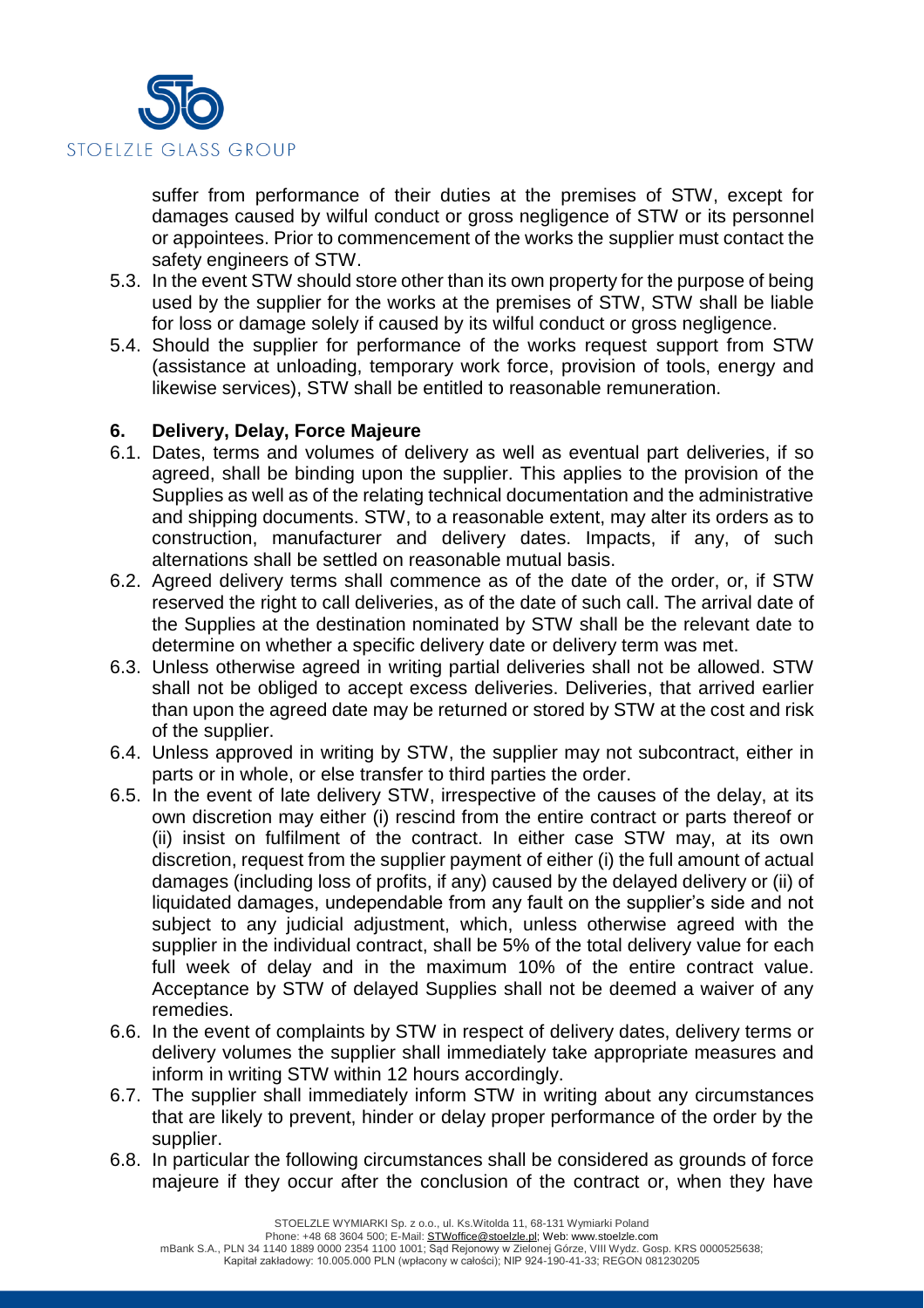

occurred before that time, if their effects where not clearly foreseen before the conclusion, and they prevent, hinder or delay the contractual obligations of STW or a third supplier: war; war risk; insurrection; blockade; requisition; embargo; recruiting up of personnel for military service; currency restrictions; export or import prohibitions or restrictions; restrictions in the use of power; labour conflicts; general shortage of labour, transport and materials; water shortage; fire; flood; storm; obstruction of railways; non-delivery, faulty or delayed delivery of raw materials and other auxiliary materials for the production; internal reduction or cancellation of the Supplies to be made by the supplier to STW by STW's customers; and any other circumstances beyond the control of STW. In the event of a case of force majeure STW may, at its option, either suspend performance of the contract or immediately or at a later stage cancel the contract. The supplier may not raise claims of any kind whatsoever against STW on the grounds of such suspension or cancellation. STW shall without delay notify the supplier of the occurrence of a case of force majeure and of its further intention in respect of the contract. In the event of a case of force majeure at the side of a third supplier of STW, STW shall be fully released from its duties of notification towards the supplier by forwarding the notification received from such other supplier. If so necessary, the supplier shall at its own cost and risk properly store the Supplies until acceptance by STW.

## **7. Shipment, Packing**

- 7.1. Deliveries without the shipping documents requested in the order shall not be deemed performance of the order and shall, at the cost and risk of the supplier, either be returned or stored until receipt of the missing documents. In the event the Supplies should contain dangerous substances the supplier shall always provide for a safety data sheet. In the event Supplies should be determined for export the supplier shall issue a customs declaration on the Supplies' origin and forward such declaration to STW no later than together with the first delivery.
- 7.2. Unless otherwise agreed in writing all deliveries shall be made free to the place of destination nominated by STW (DDP), in appropriate packing, customs, insurance and other expenses paid. The supplier shall bare any risk until acceptance of the Supplies by STW or its appointees at such place of destination that was agreed for the deliveries to be made. Deliveries shall be accepted at the destination only during regular working hours.
- 7.3. All deliveries must be packed in a manner appropriate for transport. Packing instructions, if any, from STW must by all means be observed. Wood used for packing always needs to comply with the prevailing European Phytosanitary requirements. Dummies and packaging material, unless expressively requested within the supplier's invoice and shipping documents, shall not be returned by STW. Packaging materials, upon respective request from STW, shall be taken back and disposed by the supplier in accordance with prevailing environmental standards, free of cost. Special packaging made available to the supplier by STW shall remain ownership of STW; the supplier shall be liable to STW in the event of damages or loss of special packaging.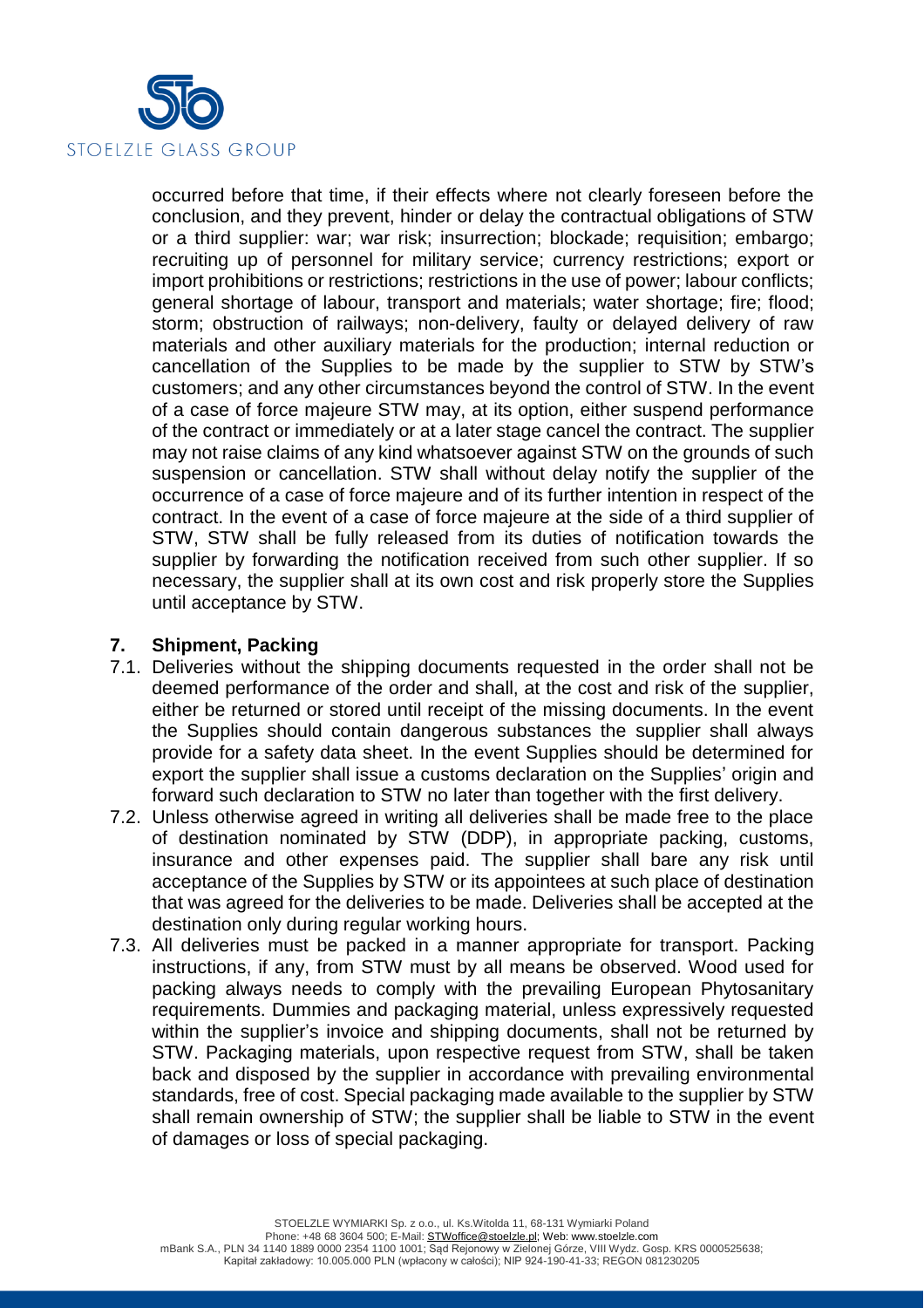

## **8. Transfer of Ownership and Risk**

- 8.1. The transfer of ownership in the Supplies to STW shall be made through acceptance by STW's appointees. In the event the supplier needs to install or further process the Supplies at the place of destination, the transfer of ownership shall be effected upon completion of such works and, if so agreed or customary, upon completion of a test run.
- 8.2. The risk in relation to damages or loss of the Supplies shall pass to STW upon transfer of the ownership in the Supplies to STW.
- 8.3. Take-over of the Supplies by STW shall by no means be deemed acknowledgement by STW of the Supplies' conformity with the contract and no waiver by STW of any remedies due to defective, late or else non-conforming delivery.

## **9. Prices**

9.1. Unless otherwise agreed in writing, all prices shall be invariable fixed prices that may for no reason whatsoever be increased.

#### **10. Invoicing, Payment**

- 10.1. Invoices shall be sent to STW upon shipment of the Supplies but separated from the Supplies. Order number and order date must be referred to in each invoice, VAT must be separately stated.
- 10.2. Unless otherwise agreed, and to the extent permitted by compulsory law, all invoices of the Supplier shall be payable within 30 days (or any other term stated in the respective order) from receipt by STW of the invoice or the Supplies (whatever occurs later) without deduction.
- 10.3. All payments shall be made in Polish Zloty or in Euros (as shall be stated in the respective order). In the event payment was agreed in a different currency than Euros, the Euro exchange rate as of the date of the order shall apply. All expenses related to money transfers, collection of documents and documentary letters of credit shall be borne by the supplier.
- 10.4. Payment shall by no means be deemed acknowledgement by STW of the Supplies' conformity with the contract and no waiver by STW of any remedies due to defective, late or else non-conforming delivery.
- 10.5. STW, within its ordinary course of business, may resell further process and else dispose of the Supplies even prior to payment hereof.
- 10.6. The supplier, without written approval from STW, may not assign, pledge or otherwise dispose of any accounts receivable towards STW.
- 10.7. STW may offset against accounts payable to the supplier with any claims whatsoever that it might have towards the supplier, even if related to other business transactions.

#### **11. Guarantee**

11.1. The Supplier, in the meaning of specifically warranted characteristics, guarantees that each delivery shall fully comply with all requirements from STW as well as with all legal rules, regulations and standards, is properly made and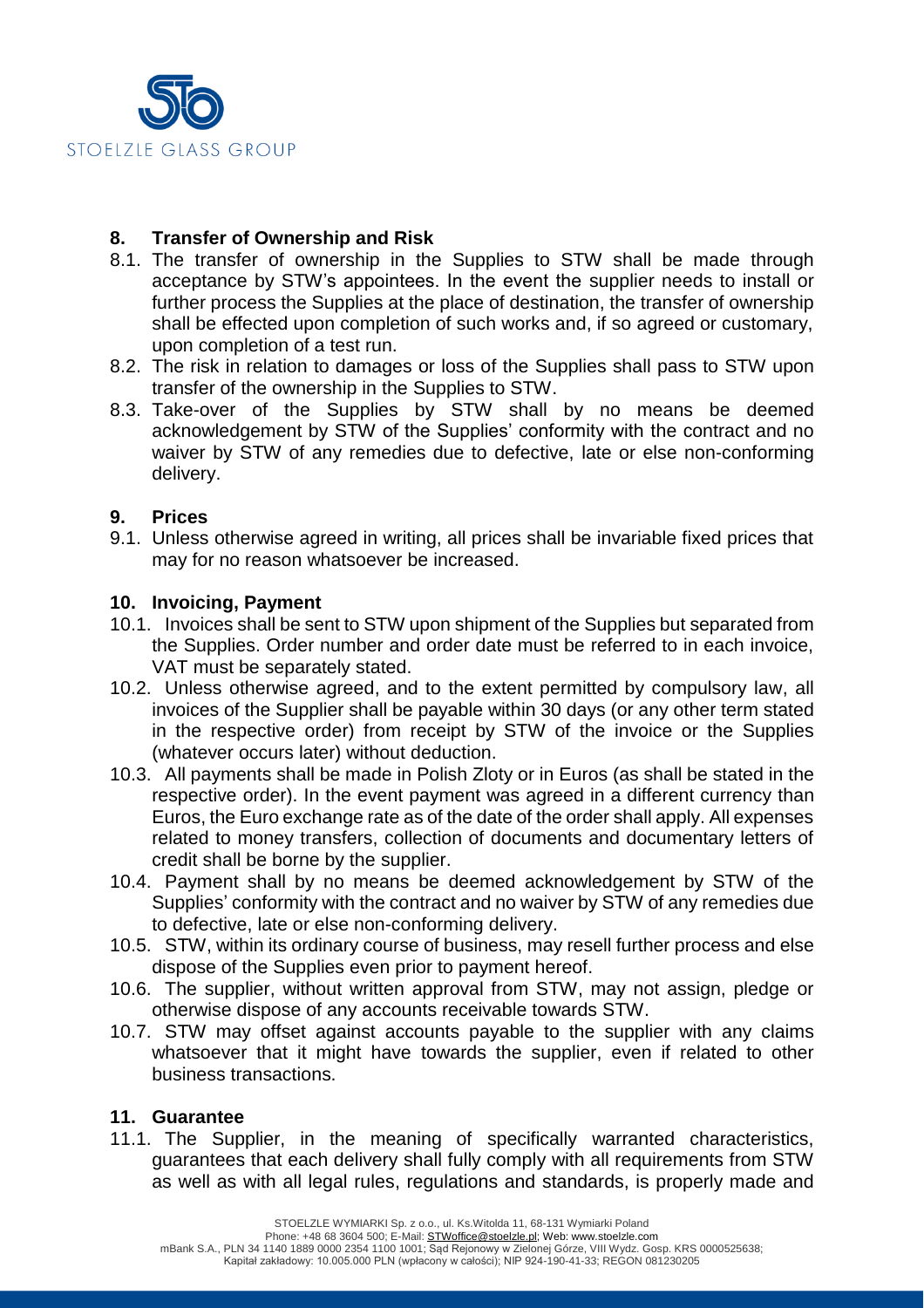

corresponds to the commonly expected characteristics as well as to the expressively agreed or to such characteristics, as correspond to the nature of the business transaction.

- 11.2. The term of guarantee shall be 24 months; in the event STW should resell the Supplies, either after processing or unchanged, to a third party the term of guarantee shall at least equal the warranty term agreed between STW and the third party. The term of guarantee shall commence (i) basically upon transfer of the Supplies to STW in accordance with Section 8 (in the event of hidden defects upon discovery hereof), (ii) in case of equipment, machinery and systems upon the acceptance date notified by STW in the written acceptance certificate and (iii) in the event of spare parts upon putting in operation the same. In the event Supplies may not be put into, or cannot remain in, operation due to inspection for defects or remedy of defects, the term of guarantee shall be prolonged accordingly. For parts that have been repaired or redelivered the term of guarantee shall newly commence as of the respective date. STW shall be expressively relieved from any duty to have Supplies immediately inspected for any defects. Notification by STW of defects shall be deemed timely if communicated to the Supplier within the term of guarantee. Claims relating to defective Supplies shall prescribe within 3 years from the date notified in writing.
- 11.3. In the event defective Supplies should require incoming inspection beyond customary procedures the Supplier shall bear the costs related hereto.
- 11.4. In the event of defective Supplies STW, irrespective of the defect affecting the entire delivery or only parts thereof, the defect being material or not material, the defect being remediable or not remediable, may at its own discretion (i) demand substitute supply (change) or remedy of the defect (improvement) free of cost, (ii) in the event of late remedy by the Supplier have the assessed defects remedied itself or by third parties and (iii) in the event substitute delivery or improvement should not be possible or cause unreasonable costs for STW, demand reduction of price; in the event of material defects STW may rescind the entire contract or parts thereof. STW may demand that the supplier, no later than within 8 days from a respective request, takes back defective Supplies at its cost and risk, else STW may charge the Supplier for the costs of storage.
- 11.5. The Supplier, also if acting only negligent, shall be liable to STW for all damages caused by defective Supplies. The Supplier expressively acknowledges that STW as a supplier of manufacturing units with stratified work processes in the event of late or defective delivery may be liable to such customers for warranty claims and damages far beyond the respective liabilities provided by law. To the extent Supplies, whether unchanged or in processed form, are determined for such customers, the agreements between STW and such customers as to warranties and damages shall be deemed also a part of the contractual agreements between STW and the Supplier. STW, upon Supplier's request, shall anytime disclose to the Supplier the prevailing agreements with the respective customers as to warranties and damages. The Supplier shall fully indemnify and hold harmless STW against any and all claims of such customers related to defective, late or else not order conform Supplies and waives all objections that such damages were not foreseeable.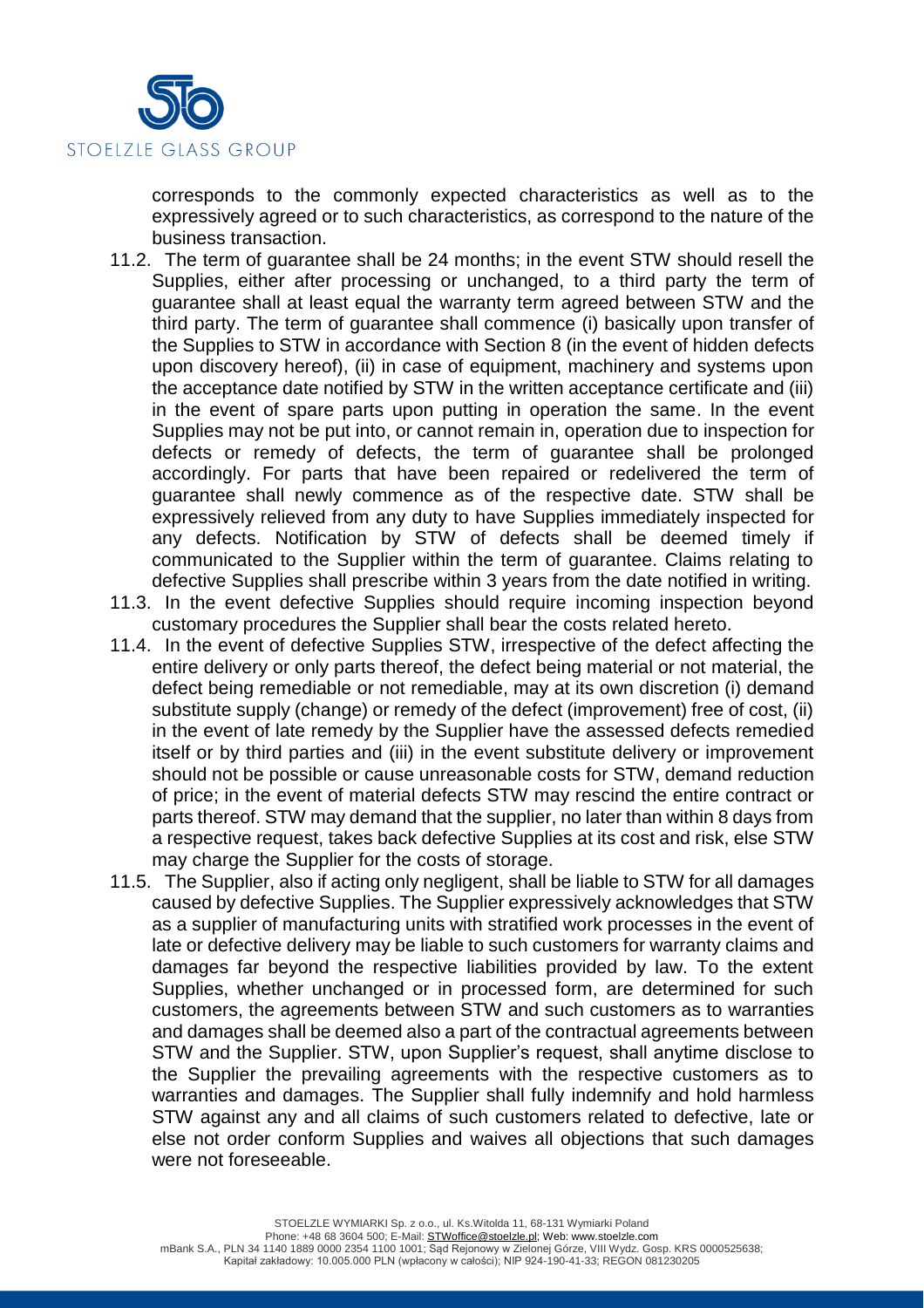

11.6. The Supplier, no later than upon notification of dispatch, shall disclose in relation to each supply, all sub-suppliers, manufacturers and (as far as it regards imported products) the importers, in each case together with the name and the registered address of the respective company.

The Supplier is aware of the scope of business of STW. Even if STW should process the Supplies to a new product, such product must conform to the safety requirements that, upon use of the product, may reasonably be expected.

The Supplier shall immediately inform STW in writing, if the Supplies, due to compulsory law provisions or administrative orders, should not correspond to the safety as shall be required by the relevant product liability laws.

In the event the Supplier should be requested, in court or out of court, to pay damages (in particular, but not limited to, pursuant to the relevant product liability laws) the supplier shall immediately inform STW in writing.

In the event STW should be held liable due to any product liability laws

- the Supplier, else being liable for all damages, shall immediately deliver to STW all information and documentation that may be necessary or useful for evidencing the exemption from liability towards the damaged party;
- the Supplier shall be liable for all claims on recourse by STW pursuant to applicable product liability laws, including the cases where the Supplier is solely acting as importer or distributor of the products;
- the Supplier shall be liable pursuant to applicable product liability laws also for damages to property suffered by STW as an entrepreneur, whereby such liability may not be waived;
- STW, irrespective of contrary provisions by applicable product liability laws, may take recourse with the Supplier for any payment within 3 months from the date either such payment was made by STW or STW was condemned to such payment by valid and binding court judgement;
- the Supplier, irrespective of contrary provisions by applicable product liability laws, shall have the burden of proof that the Supplies were free of defects;
- the recourse of STW with the Supplier shall include also all legal fees and other expenditure related to the product liability case; and
- damages of, as well as recourse by, STW against the Supplier shall not be dependable upon notification by STW to the Supplier of the defect.

The Supplier shall always, upon respective request, provide for a sufficient insurance coverage pursuant to applicable product liability laws (a Supplier from abroad may provide for evidence of an insurance coverage of similar standard).

The Supplier shall always have insured with coverage to be agreed upon conclusion of the contract, else at reasonable coverage, all claims that STW and third parties may have due to product liability and shall provide STW upon request with respective evidence.

### **12. Documentation for Manufacture, Forms, Tools, Devices**

12.1.Samples, models, drawings, clichés and other expedients as well as forms, tools and devices, developed at the cost of STW and made available to the Supplier, shall remain free ownership of STW and shall be respectively marked. Drawings, without approval from STW, may neither be copied nor else disposed of. Such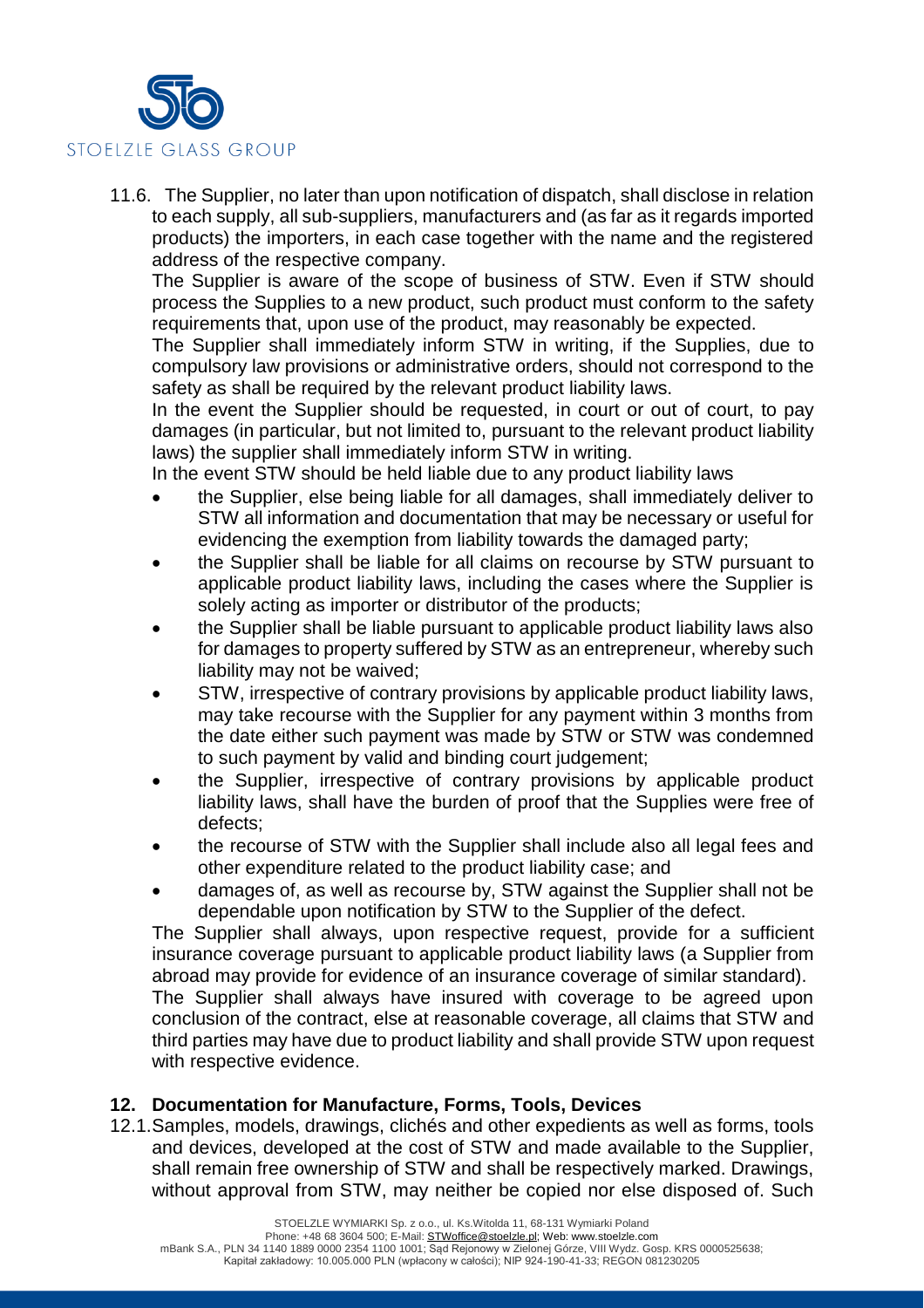

expedients and devices may solely be used for performance of the orders received from STW and may in particular not be disclosed or else made available to external third parties. Such expedients and devices shall be insured by the Supplier at replacement value and, upon completion of the order, be returned to STW free of cost and in proper condition, considering normal ware and tear. Any Supplier's rights of retention in that respect shall be excluded.

12.2.The Supplier warrants that neither the Supplies nor the acceptance, nor the use, nor any other disposal of the Supplies shall violate any third parties' intellectual property rights inland or abroad. The Supplier shall always fully indemnify and hold harmless STW from any third parties' claims in that respect. In the event the above warranty should prove to be incorrect, the Supplies shall be deemed defective and the remedies as agreed in Section 11 hereof shall apply.

### **13. Confidentiality**

13.1 Unless fulfilment of the order requires respective disclosure, the Supplier shall keep strictly confidential all issues relating to the order, the works connected thereto and the respective processes as well all related technical and commercial documentation and devices. Irrespective of its own continuing obligation, the supplier shall bind any third party, engaged by the Supplier in connection with the performance of the order, to same confidentiality obligations.

#### **14. References, Data Protection**

- 14.1.Any references by the Supplier as to STW for advertising purposes shall require prior written approval from STW.
- 14.2.Upon order confirmation the Supplier agrees that STW may electronically process all personal data arrived in connection with the business transaction.

### **15. Place of Fulfilment, Applicable Law, Court Jurisdiction**

- 15.1.All deliveries and Supplies shall be fulfilled at the registered address of the ordering company of STW, where all present and future claims of STW relating to contracts with the Supplier shall be fulfilled.
- 15.2.All contracts between STW and the Supplier and all claims related thereto shall be governed by, and construed in accordance with, the substantive law applicable at the registered address of the ordering company of STW without regard to its conflict of law provisions. The UN Convention on Contracts for the International Sale of Goods shall be excluded.
- 15.3.All present and future claims relating to contracts with the Supplier shall be exclusively referred to the competent courts at the registered address of the ordering company of STW; provided, however, that STW may refer claims against the Supplier also to the competent courts at the Supplier's registered address. At the election of STW all disputes relating to contracts with the Supplier, by exclusion of ordinary court jurisdiction, shall be finally settled under the Rules of Arbitration (Vienna Rules) of the Vienna International Arbitral Centre (VIAC) of the Austrian Federal Economic Chamber by a single arbitrator appointed in accordance with said Rules. The language to be used in the arbitral proceedings shall be English. The Supplier waives all rights to contest or request for any reason whatsoever reversal of an arbitral award by any ordinary court.